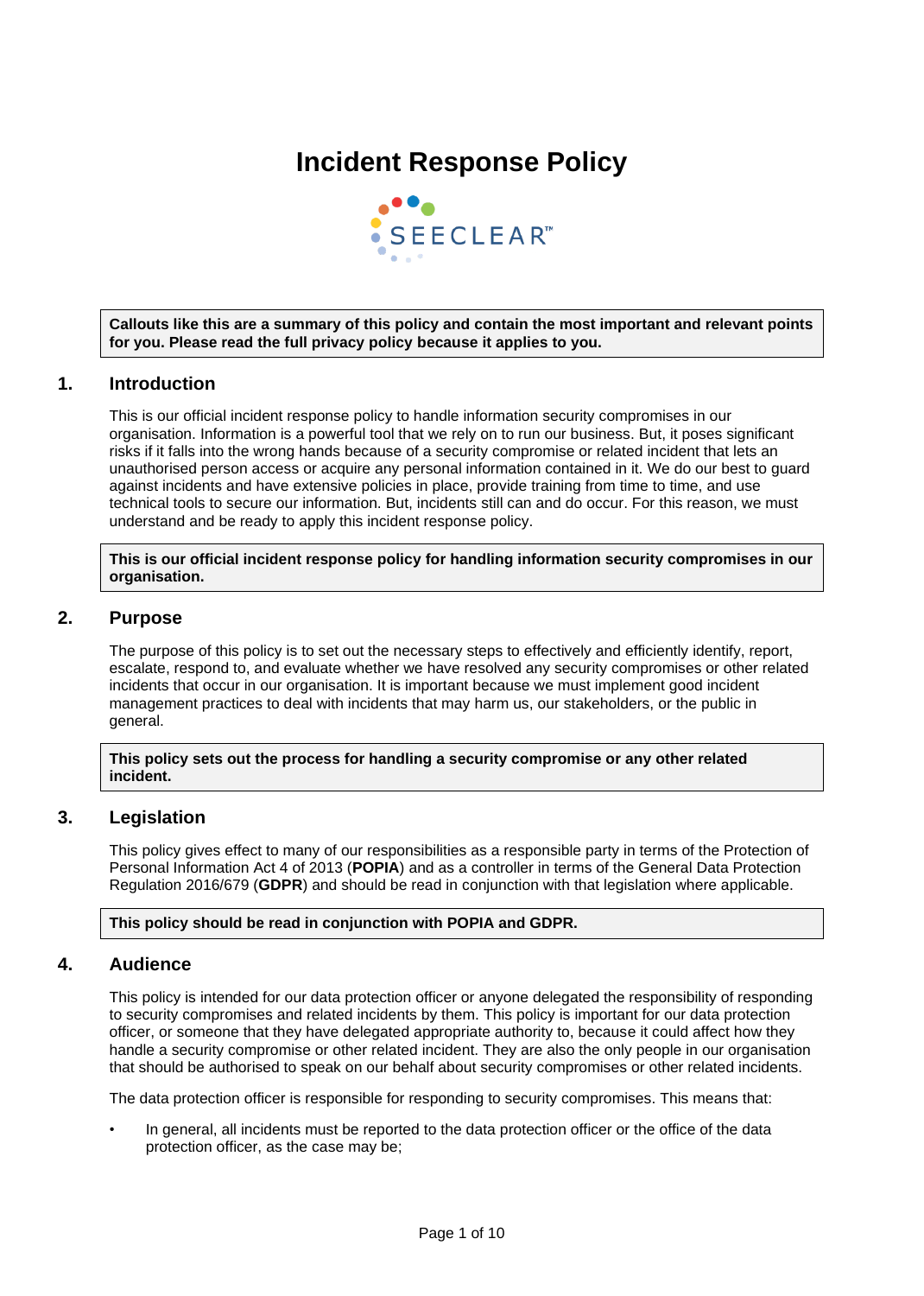- The data protection officer must authorise all notifications to the Regulator, the authorities, or data subjects in writing, although they need not make them themselves;
- The data protection officer must approve all external communications about an incident;
- The data protection officer must decide where and how to allocate resources to handle incidents; and
- The data protection officer must assemble a response team and instruct them on their specific responsibilities.

## **This policy is intended for our data protection officer or anyone that they have delegated certain responsibilities to.**

# **5. Identify**

We must identify the incident, which means establishing whether an incident has actually occurred or not. It is a waste of our time to prepare a carefully constructed response unless we have clearly identified an actual incident. We must also make sure that our response is proportional to the incident, which is why we must identify it first – because identifying it entails understanding its scope.

# **Identify the incident.**

- **5.1.** *Incidents*. An incident is a security compromise or any other related incident where there are reasonable grounds to believe that the personal information of a data subject has been accessed or acquired by any unauthorised person. This definition has three components:
	- **reasonable grounds to believe** an average person would have thought that there was a security compromise from the circumstances;
	- **personal information of a data subject** the security compromise concerned personal information belonging to a data subject; and
	- **accessed or acquired by any unauthorised person** someone who wasn't supposed to have accessed or acquired the personal information has done so.

Incidents will include anything that meets these criteria, which could include:

- **loss or theft** of data containing personal information or equipment on which data containing personal information is stored;
- **hacking** or any other deliberate attack on our systems to access data containing personal information;
- **access control failure** a failure of a password, firewall, or or other access control system that allows unauthorised access to personal information;
- **unauthorised use** of personal information by a member of our personnel;
- **equipment failure** failed equipment that exposes personal information to unauthorised access;
- **human error** a person making a mistake that exposes personal information to unauthorised access; or
- **phishing** or other ways of using persuasion or guile to obtain personal information without authorisation.
- **5.2.** *Categories*. Once we have identified an incident, we must work out what category it falls into. A category is a class of incidents based on shared characteristics. This policy does not prescribe hard and fast categories into which incidents should be categorised, it merely suggest a few ways of categorising them – for example, we could categorise an incident based on:
	- the **sensitivity** of any information leaked during the incident e.g. is it less sensitive information such as names that may be publicly available elsewhere, information of a personal nature vulnerable to misuse, or highly sensitive information like credit card details the wrongful disclosure of which is an offence under South African data privacy law;
	- how badly the incident threatens our **reputation** e.g. is it a small transgression that we can handle easily or is it something big that could threaten our brand irreversibly;
	- how difficult the incident will be to **recover** from e.g. is it a simple matter of sending out a well written response or is it a massive problem that needs a series of responses;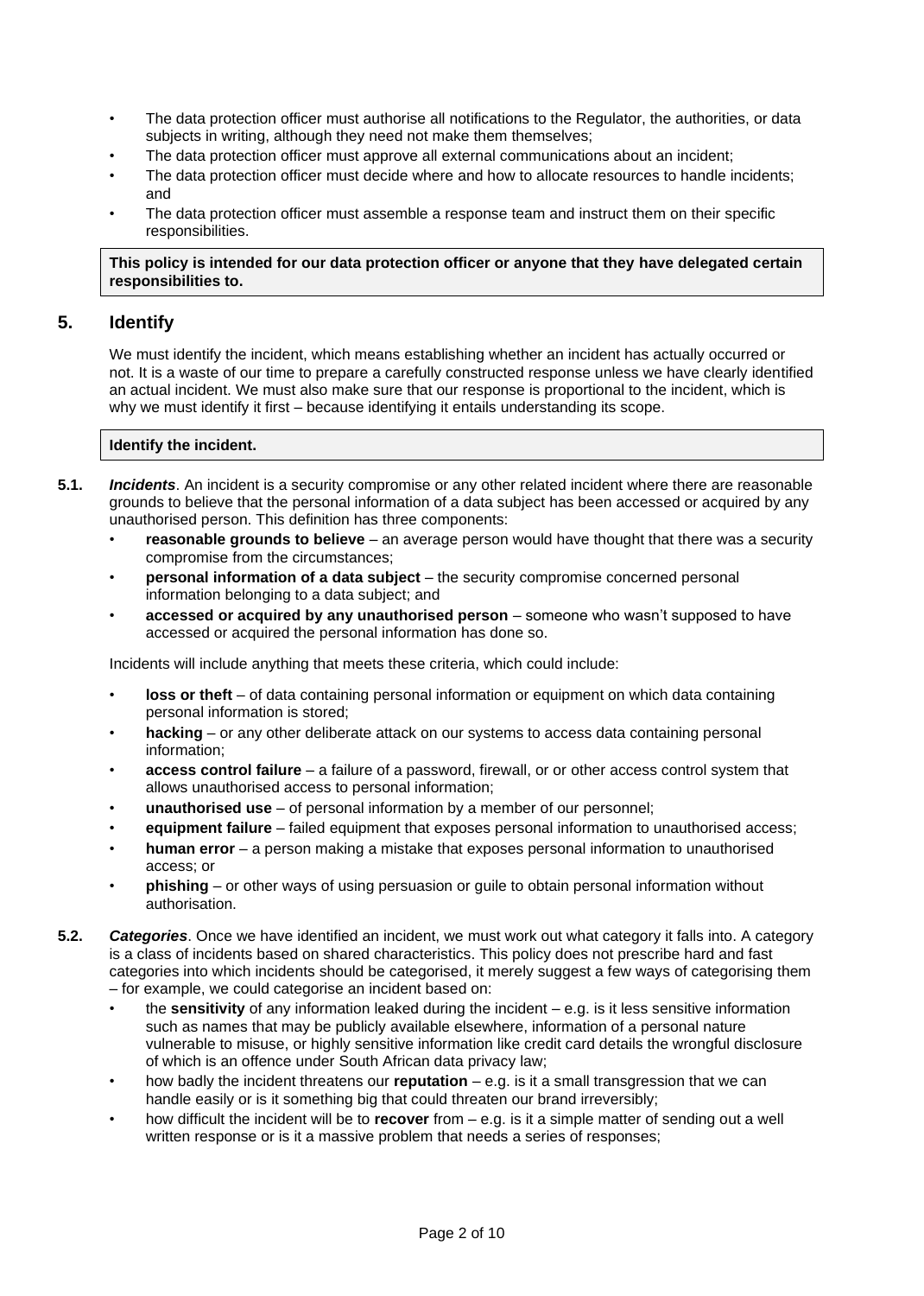- the **severity** of the incident and the consequences to the data subjects involved in the incident e.g. will it merely inconvenience them or does it entail long-term and far reaching potential adverse consequences for them;
- what **type** of personal information is involved e.g. is it ordinary personal information, special personal information that requires additional protection, or a special class of personal information such as account numbers, special personal information, or the personal information of children;
- how **protected** is the personal information e.g. if it was stored on stolen equipment, was that equipment encrypted;
- what has **happened** to the personal information e.g. the risk will be potentially harmful to data subjects if equipment has been stolen, but the risk will only be loss of personal information if equipment has been damaged but is still in our possession;
- **who** has accessed or acquired the personal information without authorisation e.g. an opportunistic thief stealing a laptop may have little interest in the personal information stored on the device, while a determined fraudster may use even meagre personal information gleaned from phishing to cause significant harm;
- what is the **extent** of the security compromise or related incident e.g. how many data subjects had their personal information accessed or acquired without authorisation;
- who are the **data subjects** whose personal information has been compromised e.g. were they employees, contractors, customers, prospects, or suppliers; and
- what **harm** could come to those data subjects e.g. what are the risks to their safety, reputation, finances, or other aspects of their lives or businesses?

# **6. Report**

We must obtain a report of the incident so that we can deal with it properly. If we don't know about it, then we can't do anything about it. We want anyone at any level of our organisation to be encouraged to report an incident to us. We also want them to report incidents in sufficient detail for us to formulate a meaningful response. The contact details of the data protection officer should be easily accessible when anyone wants to report an incident.

# **Have the incident reported.**

**6.1.** *Duty*. We must encourage employees and contractors (and even our customers and prospects where appropriate) to bring any suspected incidents to our attention as quickly as possible. They must report them directly to our data protection officer so that we can handle them properly. It is very important that we encourage the reporting of all incidents as soon as humanly possible, because it is often required by law and delays in finding out about incidents can determine how effectively we are able to manage them.

**We must encourage employees and contractors to bring any suspected incidents to our attention by reporting them to our data protection officer as quickly as possible.**

**6.2.** *Detail*. It is important that we have any incident reported in sufficient detail to enable the data protection officer to process it effectively. Anyone reporting an incident should provide the data protection officer with all possible information. It is better for them to give the data protection officer too much information than for them not to give the data protection officer enough information.

## **Employees or contractors should report incidents in sufficient detail to the data protection officer.**

**6.3.** *Authorities*. Only the data protection officer should decide whether or not to contact the Regulator, law enforcement, or other authorities about a particular incident as they are in charge of the incident response procedure. Despite the best intentions, reporting an incident to the authorities could seriously disrupt our business. The authorities could seize our equipment for evidential reasons which could prevent our employees or contractors from doing their everyday work. The decision to report an incident to the authorities should therefore be left to the data protection officer (or anyone the data protection officer has delegated the responsibility to) who will consider it carefully before doing so.

**Only the data protection officer should decide if, when, and how to report an incident to the Regulator, law enforcement, or other authorities, not our employees or contractors themselves.**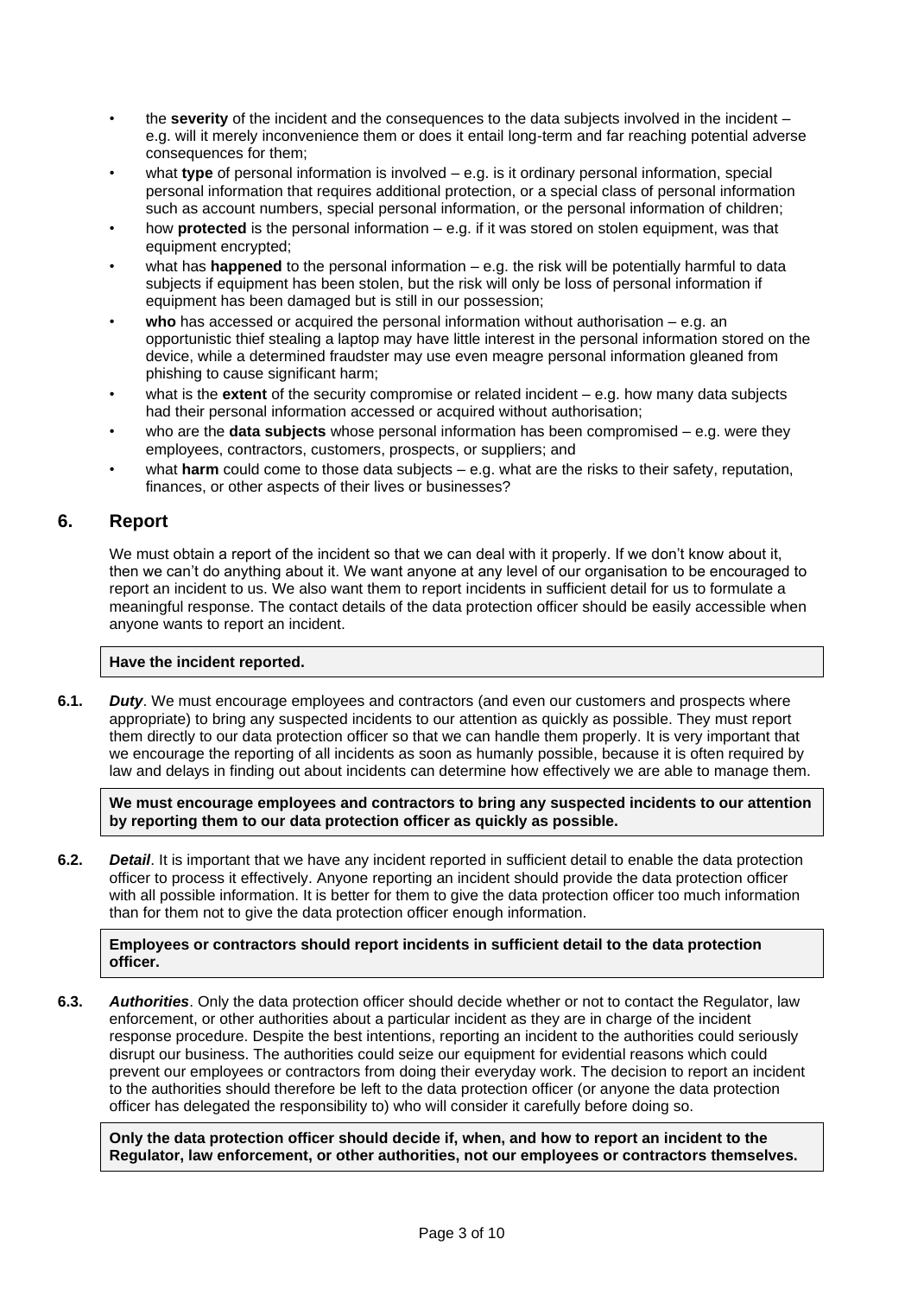**6.4.** *Requests to cooperate*. Our employees or contractors should be cautioned not to reply to any requests to cooperate with any investigations about incidents unless the requests come directly from our data protection officer. Hackers can use phishing techniques combined with the uncertainty of how to deal with an incident to obtain sensitive information from employees or contractors. These requests may appear to come from the Regulator, law enforcement, or other authorities – but it is best to send these requests to our data protection officer and let them decide whether they are legitimate or not.

**Our employees or contractors should be cautioned not to reply to any requests to cooperate with investigations unless they come directly from our data protection officer.**

**6.5.** *Protection*. We want to encourage employees or contractors to report incidents and will protect them as much as legally possible to make sure that they are comfortable reporting them. If an employee or contractor reports an incident in good faith (which means that they did not intentionally cause the incident themselves or help someone else cause it), then we should not threaten them with any recourse or discriminate against them in any way because of their involvement in the incident. We want them to report anything they suspect of being an incident to us and should incentivize them to do so. There should be no recourse against them even if we discover that there was no incident or that the incident did not pose as much of a risk to us as they led us to believe.

**We will protect our employees or contractors as much as legally possible when reporting an incident because we want to encourage them to report incidents, provided that they do so in good faith.**

**6.6.** *Optional anonymity*. If an employee or contractor reports an incident, they may tell us whether or not they wish to remain anonymous. If they decide that they want to remain anonymous, then the data protection officer will not give their identifying information to anyone else unless absolutely necessary (for example, necessary for law enforcement to proceed with their case).

**The data protection officer will keep the identity of an employee or contractor anonymous on request, unless disclosure is absolutely necessary.**

# **7. Escalations**

It is important to escalate incidents appropriately so that they can be dealt with by the appropriate people. Escalation involves taking something more seriously by getting input from a more senior person, which is exactly what we must do to handle an incident properly.

#### **Have the incident properly escalated.**

**7.1.** *Escalation plan*. We should follow an escalation plan and escalate various categories of incidents to specific people in our organisation when they occur. This policy does not prescribe an escalation plan. It is something that should be drawn up in consultation with everyone involved in the response team. Here is an example plan for us to use when drawing up one:

| <b>Incident</b>                                                | <b>Report it to</b>                                                                            |
|----------------------------------------------------------------|------------------------------------------------------------------------------------------------|
| Minor incident                                                 | Any member of the office of the data protection officer                                        |
| Medium incident                                                | Someone that the data protection officer has authorised to<br>handle incidents on their behalf |
| Major incident                                                 | data protection officer                                                                        |
| Any other related incident (including<br>emergency situations) | data protection officer                                                                        |

#### **We should have an escalation plan and follow it once an incident has been reported.**

# **8. Respond**

We must actually respond to the incident, which is arguably the most important step of all. The cost of an incident is often determined by how well we respond to it.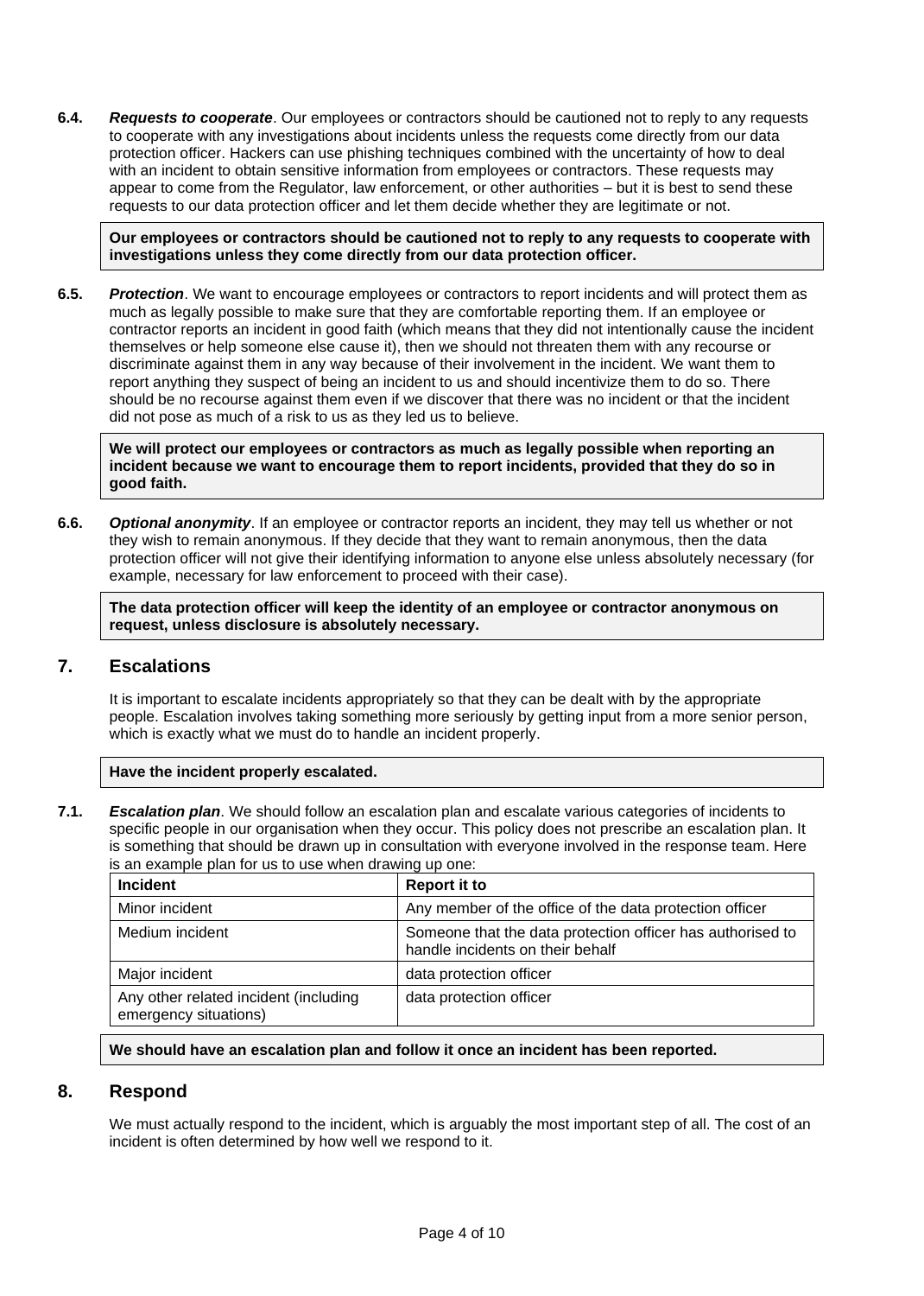## **Respond to the incident.**

**8.1.** *Resources*. The data protection officer needs to know what resources they have available to them, including what they have access to internally and what they need to get access to externally to deal with security compromises or related incidents.

**The data protection officer needs to know what internal and external resources they have available to deal with incidents.**

- **8.2.** *Response team*. The data protection officer should assemble and oversee a response team consisting of representatives from business areas likely to be affected by a security compromise or any other related incident and should consider including representatives from:
	- legal:
	- human resources (HR);
	- information technology (IT);
	- any other departments working with personal information; and
	- certain external stakeholders or suppliers where appropriate.

The data protection officer needs to decide whether to delegate responsibility to members of the response team. The data protection officer should clearly document and define the roles of the response team. Each person should be responsible for different tasks, and they should understand that the data protection officer oversees them. The data protection officer should have a clear plan of communication within the team.

#### **The data protection officer should assemble a response team to handle security compromises.**

**8.3.** *Containment and recovery*. Any response to a security compromise or related incident should be backed up by a containment and recovery plan that seeks to limit the damage of the incident. The plan should specify which member of the response team will lead the containment and recovery process (usually the data protection officer) and establish what each other member of the response team will do in terms of containment and recovery.

#### **Our response should be backed up by a containment and recovery plan.**

**8.4.** *Notification*. The data protection officer needs to know who to notify in the case of a security compromise, whether it be the Regulator, relevant supervisory authority, data subjects, and law enforcement. There are legal requirements in terms of POPIA and the GDPR to notify certain parties about security compromises and related incidents that we must comply with when responding to an incident. However, there are also business reasons why we should notify these parties. The data protection officer should decide whether to notify third parties about a security compromise or related incident. This will give the notification a clear purpose – be it to comply with the law or for our business reasons.

#### **We should notify certain parties about security compromises and related incidents if required to by law or for business reasons.**

#### **8.5.** *Notification timeframe*. Section 22(2) of POPIA and Article 33 of the GDPR require us to make notifications as soon as possible after an incident is discovered because:

- Law enforcement needs time to respond;
- We must take reasonable measures to determine the scope of the compromise; and
- We must restore the integrity of our information system.

However, the data protection officer must ensure that they do not compromise the steps set out in this policy by making a notification prematurely.

#### **We must make our notifications as soon as possible after the incident is discovered.**

**8.6.** *Processor breach notification*. The processor must notify the controller after becoming aware of a personal data breach without undue delay.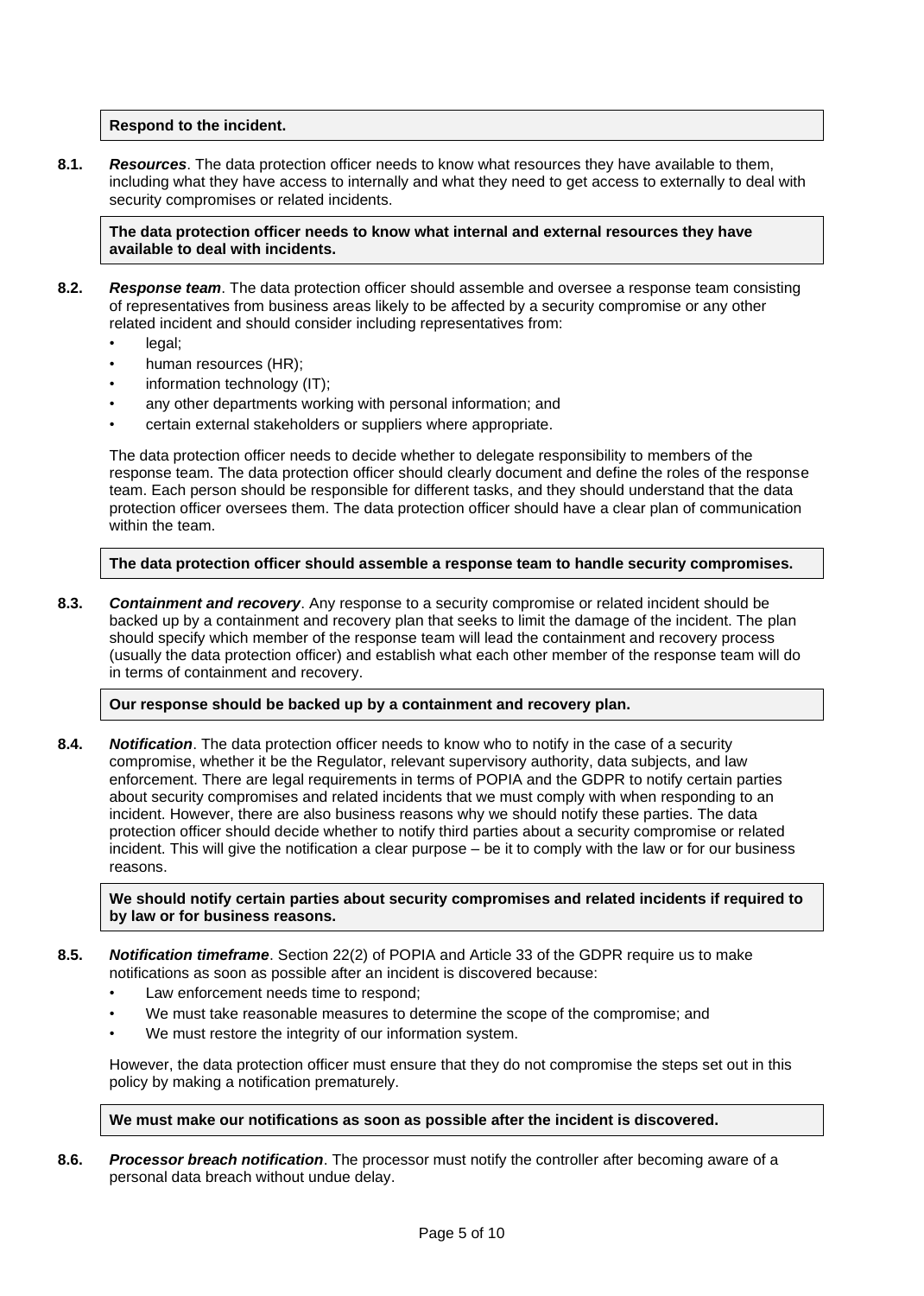**8.7.** *Notifying authorities*. Section 22(1)(a) of POPIA and Article 33(1) of the GDPR requires us to notify the regulator or relevant supervisory authority. We must notify the regulator or supervisory authority without undue delay, and where feasible, not later than 72 hours after having become aware of it, unless the breach is unlikely to result in a risk to the rights of the data subjects.

The purpose of the notification is to allow the appropriate regulatory bodies to perform their functions. It is important that we notify the correct regulatory body. When notifying the regulatory body, we should give details about what we are prepared to do to help them. We might also need to consider notifying other third parties like law enforcement bodies, insurers, professional bodies, bank or credit card companies, trade unions, and anyone else who can assist in reducing the risk of financial loss to individuals. The regulator may direct us in terms of section 22(6) of POPIA to publicise the fact that the integrity or confidentiality of our personal information has been compromised if they believe that the publicity would protect an affected data subject. It is important that we only notify the Regulator where there is a real security compromise or related incident.

## **We must notify the relevant authorities as required by law.**

- **8.8.** *Notification contents*. The notification must contain at least:
	- a breach description, including (i) categories and approximate number of data subjects and (ii) categories and approximate number of personal data records concerned;
	- data protection officer (or other contact point) name and contact details;
	- likely consequences of the data breach; and
	- measures taken or proposed to address the personal data breach and mitigate its possible adverse effects (where appropriate).
- **8.9.** *Phases exception*. We may provide the information in phases without undue further delay where it is not possible to provide it at the same time.
- **8.10.** *Documentation requirement*. The controller must document any breaches, by recording:
	- the facts relating to the breach;
	- the effects of the data breach; and
	- and the remedial action taken.
- **8.11.** *Notifying data subjects*. Section 22(1)(b) of POPIA and Article 34 of the GDPR requires us to notify the data subjects affected by the incident unless their identity cannot be established. We may only delay notifying the data subjects in terms of section 22(3) of POPIA if a public body responsible for the prevention, detection, or investigation of offences or the Regulator determines that notification will impede their criminal investigation. We need not notify the data subject in terms of Article 34(3) of the GDPR if:
	- we have implemented appropriate technical and organisational measures and those measure were applied to the personal data affected by the data breach;
	- we have taken subsequent measures that ensure the high risk to the rights of the data subject is unlikely to materialise;
	- unless it would involve disproportionate effort.

Section 22(4) of POPIA requires the notification to the data subject to be in writing and communicated in at least one of the following ways:

- physically delivered to the data subject's last known physical or postal address;
- electronically delivered to the data subject's last known e-mail address;
- placed in a prominent place on our website;
- published in the news media; or
- as the regulator may direct.

Section 22(5) of POPIA requires the notification to contain enough information to allow the data subject to take steps against the consequences of the compromise, including:

- a description of the possible consequences of the incident;
- a description of the steps that we intend to take to handle the security compromise;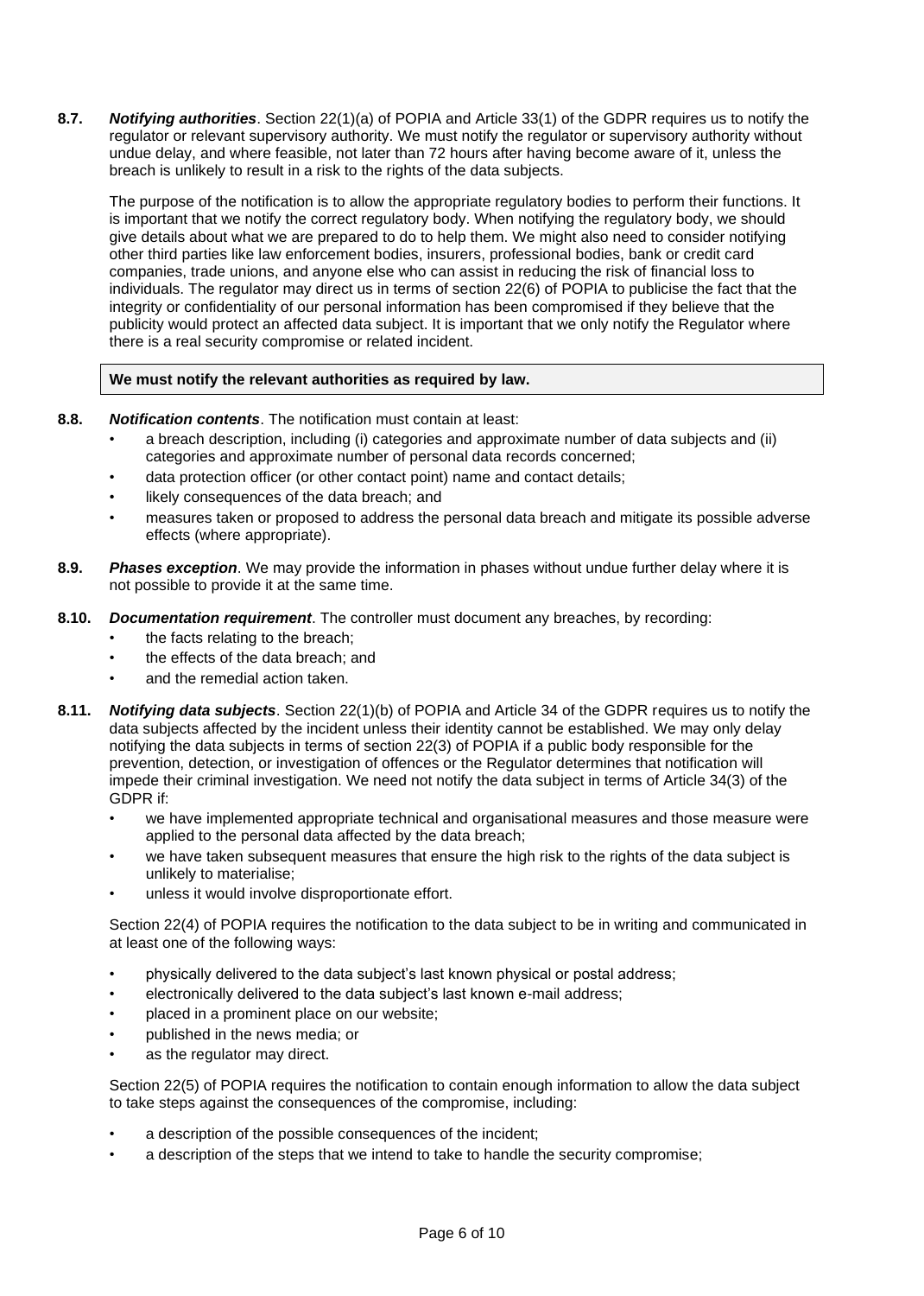- suggestions of what the data subject could do to mitigate the consequences of the security compromise;
- the identity of the unauthorised person who may have accessed or acquired the personal information (if known to us);

Article 33(3) and 34(2) of the GDPR requires that the communication to the data subject must be in clear and plain language and must:

- describe the nature of the personal data breach including where possible, the categories and approximate number of data subjects concerned and the categories and approximate number of personal data records concerned;
- communicate the name and contact details of the data protection officer or other contact point where more information can be obtained;
- describe the likely consequences of the personal data breach; and
- describe the measures taken or proposed to be taken by the controller to address the personal data breach, including, where appropriate, measures to mitigate its possible adverse effects.

For business reasons, the notification should allow affected individuals to protect themselves. It should also provide advice on how data subjects can mitigate the consequences of the incident and have a mechanism to deal with complaints.

**8.12.** *Notifying data subjects (GDPR)*. The controller must communicate the personal data breach to the data subject without undue delay when it is likely to result in a high risk to human beings' rights and freedoms.

The communication must:

- describe the nature of the personal data breach; and
- be in clear and plain language

It must also contain the required information and recommendations, namely:

- our data protection officer's (or other contact point) name and contact details;
- the likely consequences of the data breach; and
- the measures taken or proposed to address the personal data breach and mitigate its possible adverse effects (where appropriate).

The controller need not communicate the personal data breach to the data subject under any of the following conditions:

- they had implemented appropriate technical and organisational protection measures and applied them to the breached personal data, particularly encryption;
- they have taken subsequent measures to make sure that the high risk is unlikely to materialize; and
- it would involve disproportionate effort, provided that they must use a public communication or similar equally effective measure.

The supervisory authority may consider the likelihood of the personal data breach resulting in a high risk where the controller has not already communicated the personal data breach to the data subject and:

- require the controller to communicate the personal data breach to the data subject; or
- decide that one of the communication exceptions has been met and they need not communicate the data breach to the data subject.

# **We must notify data subjects as required by law.**

- **8.13.** *Notification questions*. It can help to decide when to notify and to what extent to notify the data subject if the data protection officer asks themselves questions, including:
	- are we legally or contractually obliged to notify anyone about this incident i.e. are there are legal obligations to notify the Regulator and the data subject (there probably are);
	- will the notification help the individual data subject i.e. bearing in mind the potential effects of the breach, would individuals be able to act on the information provided to mitigate their risks, perhaps by cancelling credit cards or resetting passwords;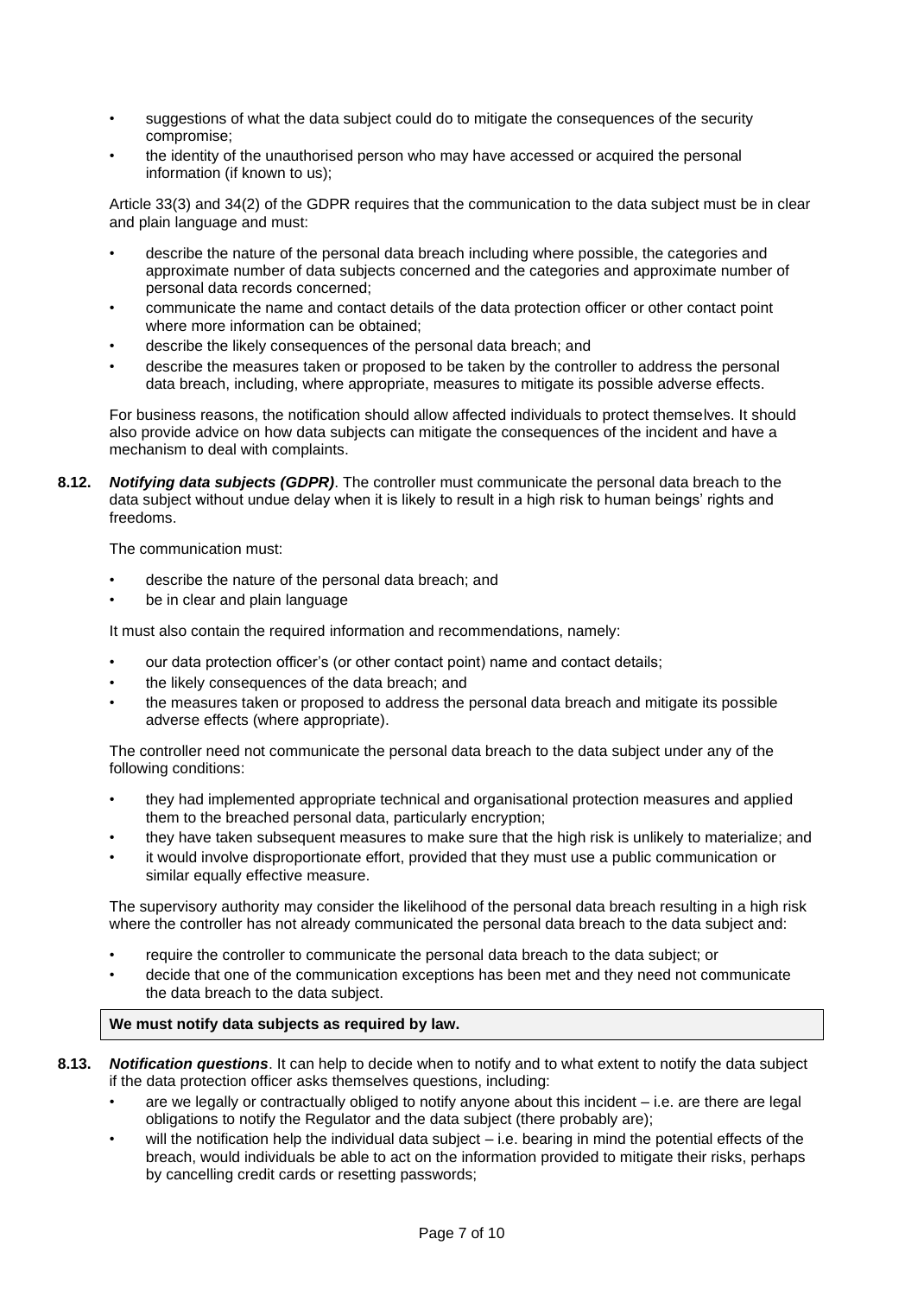- what should we include in our notification to ensure that it is appropriate for the data subjects whose personal data has been breached – i.e. what is the education level of our data subjects? Is the notification directed at children or adults;
- what are the risks of not notifying the data subject?  $-$  i.e. will they lose trust in us or try to sue us if they find out that we decided not to notify them;
- what are the risks of 'over notifying' i.e. not every incident requires notification of all our customers and leads, and often only the affected subset need by notified.

## **We must ask relevant questions to decide when to notify and to what extent we should notify.**

- **8.14.** *Manner*. It is important that we frame and deliver our response in the correct manner, which includes:
	- keeping the response **simple** complexity means more room to make mistakes;
	- delivering the response **quickly** failing to respond quickly makes the problem worse, gives the people who were upset more time to control the message, and makes the general public think that we are uninterested in the problem;
	- delivering the response as a matter of **urgency** where the fallout is severe the first 24 hours are crucial, the Internet does not wait for us to respond, and news will spread with or without our involvement;
	- making sure we have formulated our response **properly** responding properly means going to the source of the complaints and interacting with the relevant individuals;
	- delivering the response on an **appropriate forum** take any negative conversations private as soon as possible to reduce the chance of them causing harm through reputational damage; and
	- not admitting **liability** but still being sympathetic about bad experiences.

We will have successfully responded to an incident if:

- our leadership is accountable:
- we are able to re-establish trust; and
- to provide transparency.

#### **Make sure the response is correctly framed and delivered.**

- **8.15.** *Acknowledgement*. We must acknowledge the security compromise or other related incident, which means to recognise its importance. To recognise the importance of a security compromise or other related incident, we must collect the following information:
	- who or what was affected by the incident;
	- why did the incident occur;
	- when did the incident occur:
	- how did the incident occur;
	- to what extent did the incident pose a risk; and
	- how did we find out about the incident?

While we should certainly collect all this information, we should also decide whether or not we wish to communicate it all to the affected data subjects who may include our customers or prospects. Certain information must be communicated to affected data subjects by law, but beyond that – communicating information about an incident can help us take ownership of it. But, it can also expose information about it that we may not want to expose. Ultimately, we should exercise our discretion when deciding how much information to disclose beyond what we are required to disclose by law.

#### **Acknowledge the incident by collecting information about the incident and disclosing appropriate information in our discretion, unless required to disclose it by law.**

**8.16.** *Apology*. We must apologise for a security compromise or other related incident, which means acknowledging it sympathetically. An incident causes the people it affects to experience a number of negative feelings, including anxiety, inconvenience, and doubt. It is our job to address these feelings by acknowledging them. This reassures the data subject that we care about the emotional fallout of the incident, which will help resolve it. The apology should contain an acknowledgement that we are listening to them, seeking answers as to why the incident occurred, and are genuinely sorry. A statement that we are genuinely sorry can buy a lot of time and quell anger and resentment. However, the apology should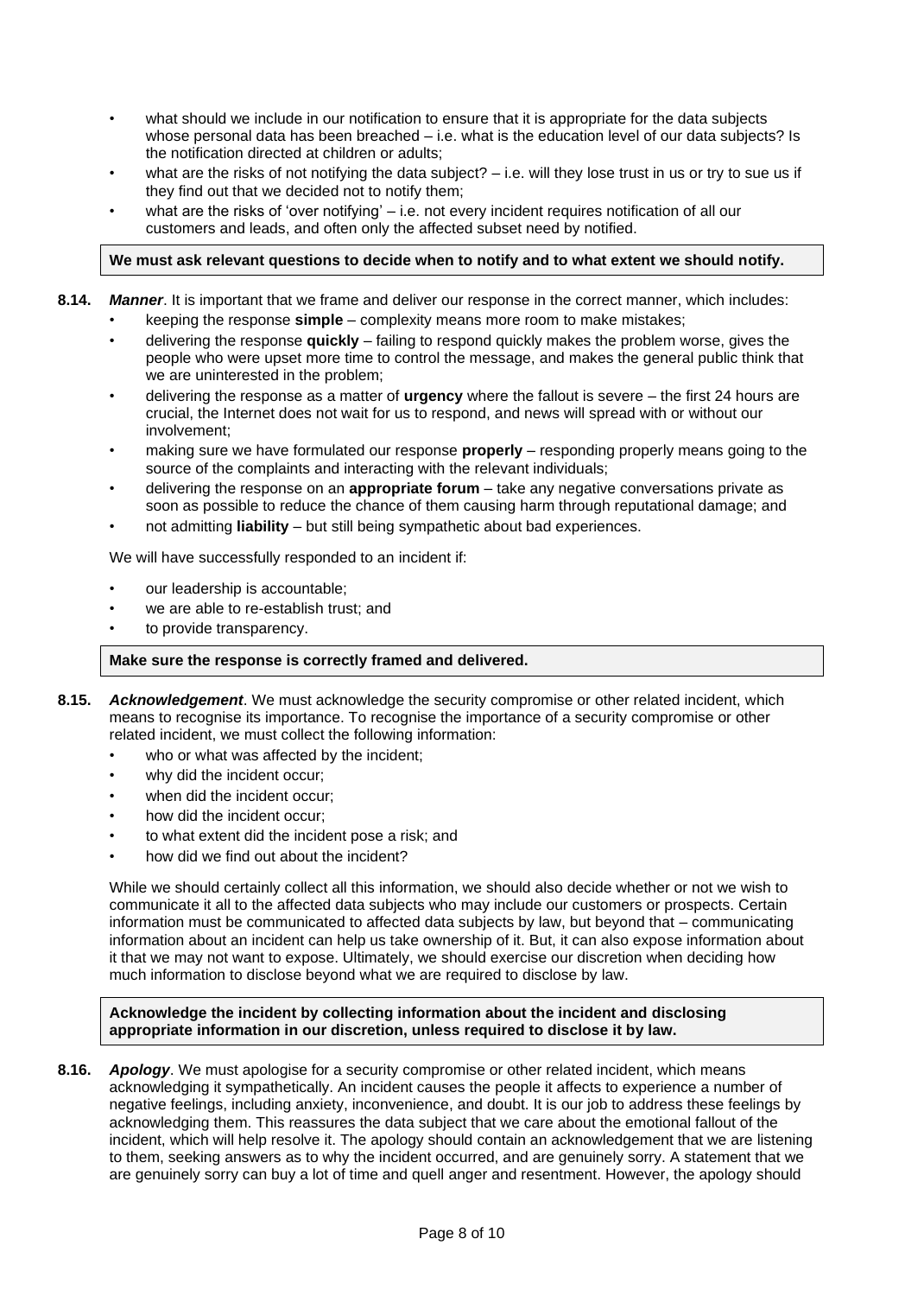not amount to admitting liability. The data protection officer should have a legal representative on their response team for this reason. It is very important that the apology does not focus on us or our organisation. Make the apology about the data subject – they are the ones that matter.

**We should apologise to the affected data subjects for the incident – but we must make sure that the apology is genuine.**

**8.17.** *Action*. We must take action, which means actually sending our response. Taking action can also mean working out what happened, preventing it from happening again, and maintaining trust with our data subjects – but all these things require us to actually send the response. The data protection officer should handle the security compromise by investigating the problem and identify short and long term solutions in the form of various kinds of responses.

#### **Take action and actually respond to the incident.**

- **8.18.** *Spread*. We must spread what we have already done. It involves using the Internet to our advantage to increase the reach of our response. It is made up of three distinct tactics:
	- We must **amplify** the response by directing people to the right information about the incident on the Internet;
	- We must find **advocates** to help spread our response in the form of influencers or people that work at our organisation who can be galvanised to carry the message; and
	- We need **adhesion**, which involves sticking to our corporate image and values, being clear about what we will and will not do, and sticking to this policy.

**We must amplify our response, get advocates, and adhere to our brand, values, and policies in order to spread our response as far and wide as possible.**

- **8.19.** *Other steps*. Other steps we can take as and when needed to effectively respond to a security compromise or other related incident are to:
	- get a **media program**, which is a set of press releases and other media content that we can syndicate to the media to help them report on the incident in the best way possible;
	- prepare and maintain a **toolkit** to help people in our organisation deal with an incident. Ask our employees and contractors to help develop this toolkit by adding to it when they think it lacks something; or
	- the data protection officer should have **template written documents** ready to deploy in the case of an incident, such as letters to the Regulator or other authorities or media statements.

**Other steps we can take to respond including getting a media program, making a toolkit, and having template written documents ready to go.**

# **9. Evaluate**

A security compromise or other related incident is not over once we have responded to it. We must evaluate the outcome of that response, which means we need to form an idea of how well it worked. We need to know how well it worked so that we can decide whether an additional response is needed or whether the response we put out is sufficient.

#### **Evaluate our response to the incident.**

**9.1.** *Analysis*. We must analyse the effects of our response. We can do this by closely monitoring the media to see how our data subjects are reacting to our response. We then must categorise their reactions and prepare our own content to handle their reactions and send our content to them directly or put it our on the Internet for them to find.

#### **We must analyse our response by monitoring the media.**

**9.2.** *Answers*. Feedback is the food of champions. We should invite it whenever we can and be grateful for it when our data subjects decide to give it to us. We must make sure to respond to it where appropriate, but remember – not all feedback needs to be answered. It's about picking the feedback where our